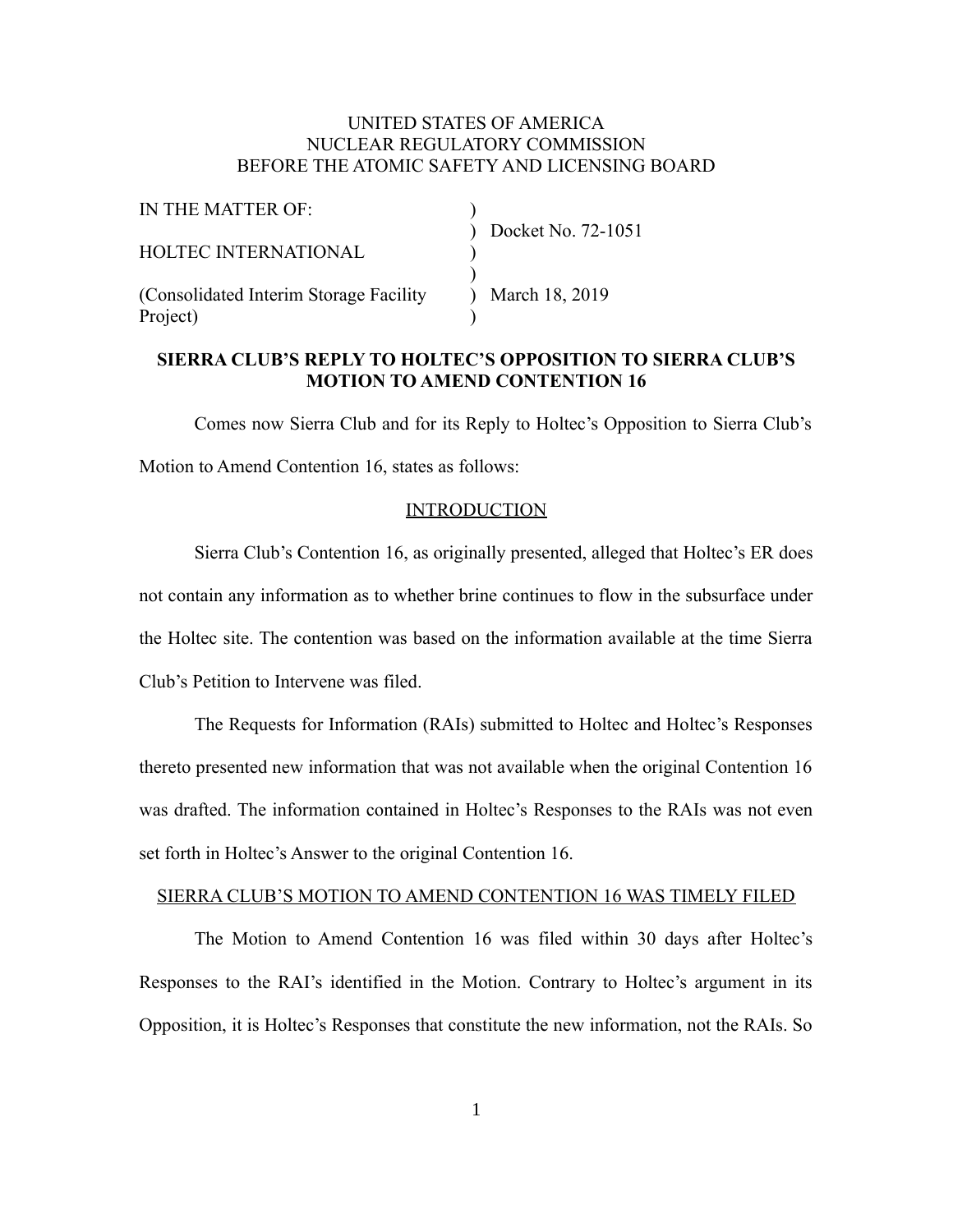it is the date the Responses were available that triggers the timeliness of the amended contention.

Although, as explained in Sierra Club's Motion, the RAIs did put the issue of brine in the groundwater in a new perspective and did place Holtec in a position where it had to address the issue, the RAIs by themselves did not provide new information. It was the information Holtec was forced to produce in response to the RAIs that constitute the new information.

The point is that Holtec's documentation submitted with its license application and its Answer to Sierra Club's Petition to Intervene did not provide the information the RAIs were able to force from Holtec. As explained in Sierra Club's Motion to Amend Contention 16 and the amended contention itself, the information in Holtec's Responses to the RAIs was not in any previous documentation.

Furthermore, the Declaration of Dr. Gordon Thompson is based on Holtec's Responses to the RAIs. Specifically, pages 20-26 of Dr. Thompson's declaration directly reference the RAIs and Holtec's Responses identified by Sierra Club and Don't Waste Michigan et al. in their motions to amend contentions. Holtec's claim that Dr. Thompson's declaration does not identify the RAIs and Holtec's Responses is proven wrong by a simple reading of Dr. Thompson's declaration. So Dr. Thompson's report is based on the new information upon which Sierra Club's Motion to Amend Contention 16 is based. The fact that Dr. Thompson included material in his declaration that places the RAIs and the Responses in a broader context does not make that material irrelevant. On the contrary, it adds to the relevance of the RAIs and Responses.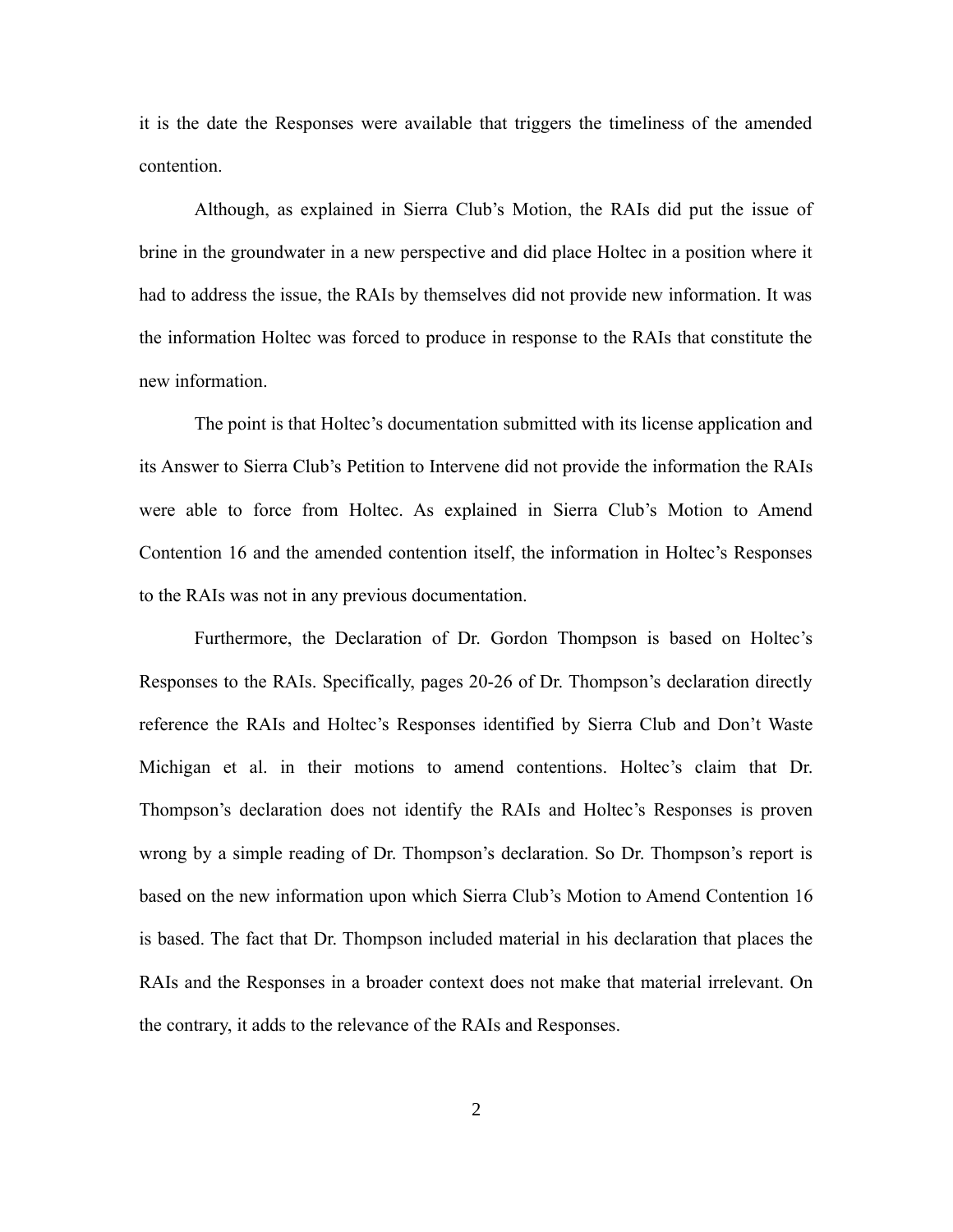Holtec's Responses to the RAIs contended that there was no issue with brine in the groundwater because the containers holding the radioactive waste would not leak and Holtec's Aging Management Program would detect any leaks. Neither of these assertions were made in the ER or the SAR with respect to groundwater impacts. The SAR, 2.5, which purports to discuss the groundwater issues at the site, mentions the presence of brine but does not discuss the issues raised in the RAIs and Holtec's Responses. General, and largely unsupported, statements in other portions of the SAR that claim the safety of the containers holding the radioactive waste do not address the issues raised in the RAIs and Holtec's Responses. Nor does the ER, Rev. 3, discuss protection of the environment regarding brine coming into contact with the storage containers.

There is no mention of brine in the SAR, Chapter 18 describing the Aging Management Program. Nor was there any mention of the Aging Management Program in Holtec's Answer to Sierra Club's initial Contention 16. And there is no mention of the Aging Management Program in the ER, Rev. 3, with respect to the issues presented in Amended Contention 16. Thus, Holtec's reliance now in response the RAIs is certainly new information.

Finally, if, as Holtec claims, the information forming the basis of Sierra Club's Amended Contention 16 was always available, NRC Staff would not have asked for the additional information as set forth in the RAIs. Of course, according to Holtec there is never any new information. As shown herein, that is clearly wrong.

#### AMENDED CONTENTION 16 IS ADMISSIBLE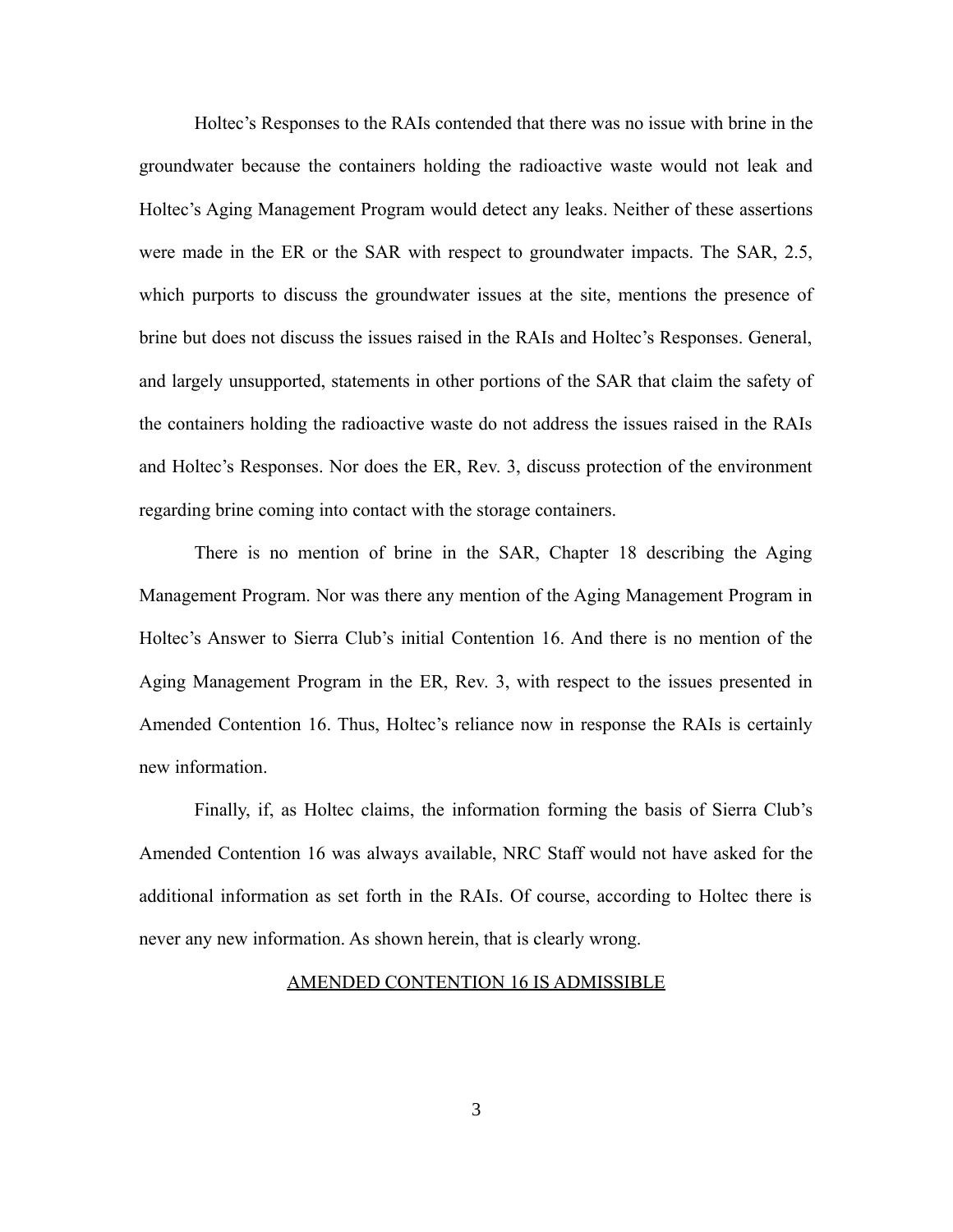Holtec's "irrelevant and rambling" argument claiming Amended Contention 16 is not admissible does not really explain in concrete terms why the amended contention is not admissible. In fact, the amended contention explains in detail, based on Gordon Thompson's declaration, why Holtec's documentation, in the context of the RAIs and Holtec's Responses thereto, is inadequate. Dr. Thompson clearly references specific sections of the ER and SAR that are inadequate.

Ironically, Holtec complains that the amended contention is not a "concise" statement of the facts upon which the amended contention is based because significant portions of Dr. Thompson's declaration are set out in the contention. But if Sierra Club presented anything less, Holtec would complain that the contention did not present enough facts to support the contention. So, as usual, no matter what Sierra Club does in presenting its contentions, it is never right, according to Holtec.

Holtec also claims that, although the amended Contention 16 refers to the new information described herein, the basis for the amended contention has allegedly not changed from the basis for the original contention. The error in Holtec's argument is that the contention itself can change based on new information, without changing the general basis for the contention. So, the new information brings new facts to the contention, but does not change the basis.

In fact, it has been held that if an intervenor provides additional specific information that falls within the ambit of its original contention, it is not really an "amendment" at all. *Duke Energy Corp.* (Catawba Nuclear Station, Units 1 & 2), 59 NRC 388, 391 (2004). The scope of a contention can be determined by considering the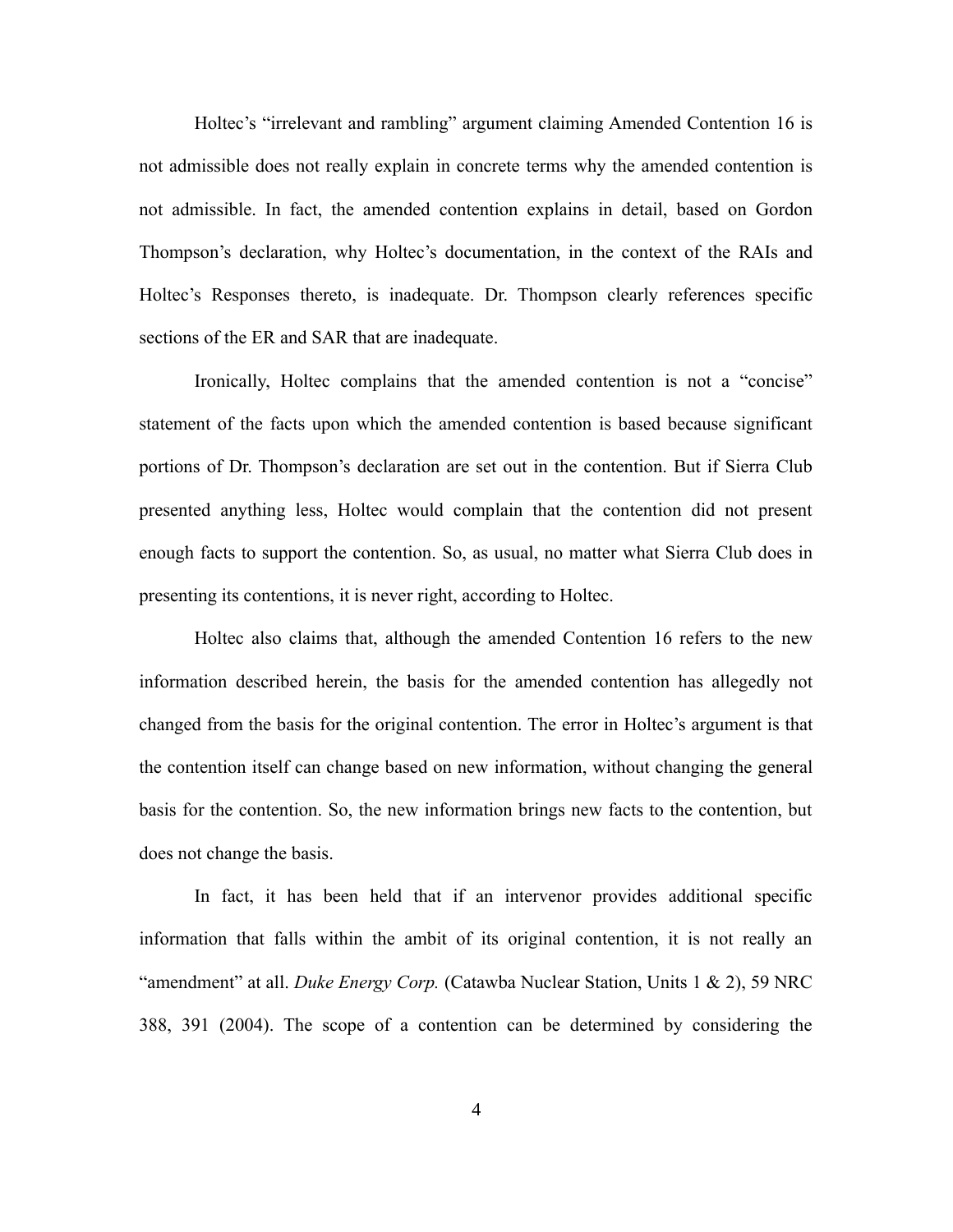contention together with its stated basis to identify the precise issue that an intervenor seeks to raise. *Public Service Co. of New Hampshire* (Seabrook Station, Units 1 & 2), 28 NRC 93, 97 & n. 11 (1988).

So, as long as the amended contention, together with its stated basis, does not change the scope of the contention, it is admissible. *Entergy Nuclear Operations, Inc.* (Pilgrim Nuclear Power Station). 71 NRC 479, 482 (2010). The scope of a contention is not changed as long as the focus of the contention is not changed and the amended contention does not add "a host of new issues and objections that could have been raised at the outset." *Id*. In this case, the new information supporting the amended contention does not change the focus of the contention from the inadequate discussion of the impacts of brine in the groundwater, nor does it raise new issues, simply additional facts.

The amended Contention 16 explains exactly, primarily through Gordon Thompson's declaration, why the Holtec documentation is inadequate in assessing the impacts of brine in the groundwater on the CIS facility. Dr. Thompson's opinions are not speculation. He cites to specific sections of the ER and SAR and explains specifically why the discussion is inadequate. It is not speculation to note the safety and environmental problems that could occur and show why the Holtec documentation is inadequate in addressing those possibilities. That is exactly what Dr. Thompson did.

Holtec is again attempting to construct an almost impossible standard for an intervenor to meet in presenting a contention. Sierra Club set forth in its Petition to Intervene the standard for admissibility of contentions. That standard was concisely stated by the ASLB in the Yucca Mountain case: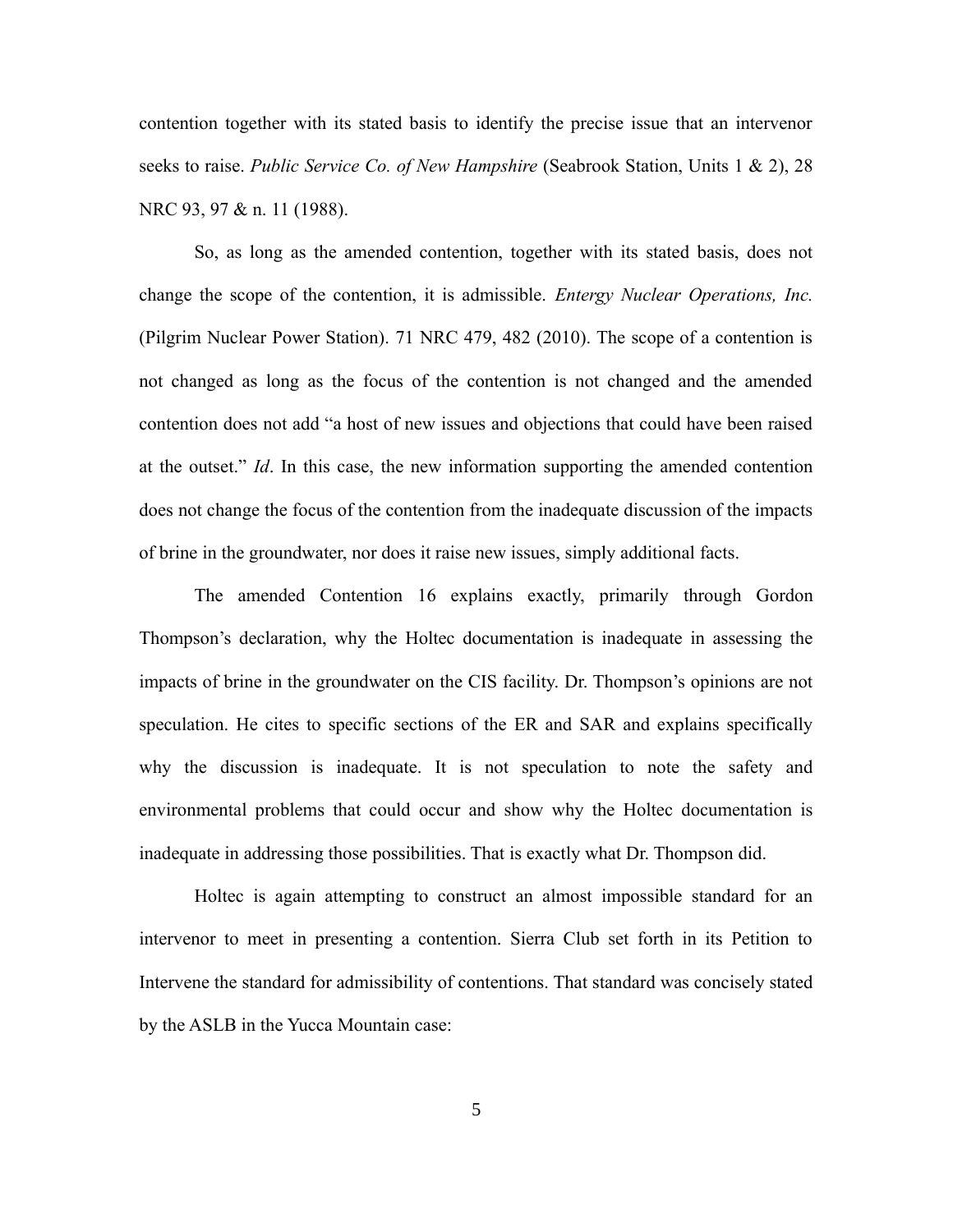The Commission therefore amended its rules to require that contentions have "at least some minimal factual and legal foundation in support." That is all. That is what DOE agreed at oral argument is the standard. As the Commission emphasized in Oconee, the contention requirements were never intended to be turned into a "fortress to deny intervention."

*U.S. Dept. of Energy* (High Level Waste Repository), 69 NRC 367, 453 (2009).

### **CONCLUSION**

Amending a contention should be liberally construed as long as the amendment does not materially change the focus and scope of the original contention, or raise new issues. Sierra Club's Amended Contention 16 easily falls within the parameters of this standard for amended contentions. Therefore, Amended Contention 16 should be admitted.

/s/ Wallace L. Taylor

WALLACE L. TAYLOR Law Offices of Wallace L. Taylor 4403 1st Ave. S.E., Suite 402 Cedar Rapids, Iowa 52402 319-366-2428;(Fax)319-366-3886 e-mail: wtaylorlaw@aol.com

ATTORNEY FOR SIERRA CLUB